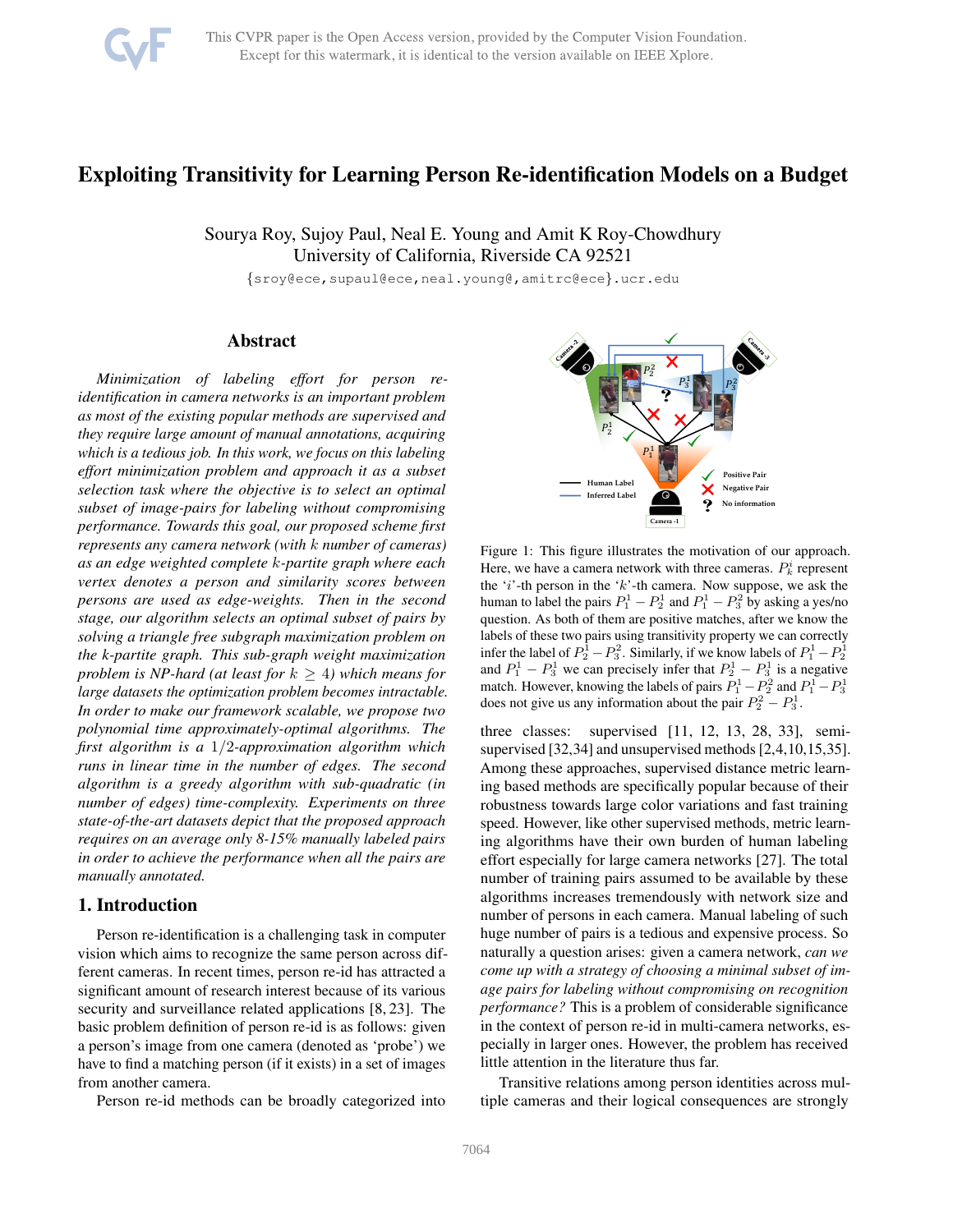informative properties. These properties have been explored previously for globally consistent person re-id in several existing works [3, 5, 14]. Though it may not be apparent at first, we can also exploit these transitive relations to reduce manual pairwise annotation effort. To illustrate the idea, let us consider few plausible scenarios as shown in Figure 1.

- In camera pair 1-2 and 1-3, if we know from human labeling person that pairs  $P_1^1 - P_2^1$  and  $P_1^1 - P_3^2$  are positive matches, then from transitivity we can directly infer that  $P_2^1$  and  $P_3^2$  also have same identity.
- Similarly, if we have labels of  $P_1^1 P_2^1$  (+ve) and  $P_1^1 - P_3^1$  (-ve), we can infer that  $P_2^1 - P_3^1$  is negative.
- However, given that we already know labels of  $P_1^1$   $P_2^2$  (-ve) and  $P_1^1 - P_3^1$  (-ve), we still cannot conclude anything about pair  $P_2^2 - P_3^1$ .

So, from the examples above we can make a simple observation, i.e., if we don't ask human for the label of the third pair/s in the first two cases described above, required labeling effort will be considerably reduced. However, this seemingly simple strategy implicitly makes an invalid assumption that we already have access to the pair-labels from human. Also, note that, if we arbitrarily choose subsets of pairs for labeling there is no guarantee that we will be able to take advantage of pairwise-relations as we will end up frequently in situations like the third scenario (occurrence probability of this scenario is significantly higher than the other two). So, in order to actually reduce annotation effort using this transitivity based approach, we have to choose image pairs in a judicious manner.

Towards this objective, in this work, we first formulate this pair subset selection as a combinatorial optimization problem on edge-weighted k-partite graph. This combinatorial optimization can be represented as a binary integer program which we can solve exactly for smaller datasets using standard techniques such as branch and cut [21], cutting plane algorithms [16], etc. However, as it is an NP-hard optimization problem, solving it with exact algorithms takes exponential order time and for larger datasets it becomes intractable. So, in order to scale up the proposed methodology for large camera networks, we propose two polynomial-time sub-optimal algorithms for our optimization problem. The first proposed algorithm is a pure greedy algorithm and second one is a  $1/2$ -approximation algorithm.

# 1.1. Main contributions

1) We propose a pairwise subset selection framework to minimize human labeling effort for person re-id in camera networks. Our method does not require us to make any assumption about the topology of the camera network or the learning algorithm. Thus, even though in this specific work we present our framework in conjunction with KISSME [11], our algorithm can be used with any supervised algorithm.

2) To cope with the 'NP' hardness of our formulated optimization problem, we propose two polynomial time algorithms for solving it sub-optimally for large networks. 3) To demonstrate the efficacy of the proposed method, we

conduct extensive experiments on three benchmark multicamera person re-id datasets. The results show that our algorithm can significantly reduce annotation effort without adversely affecting recognition performance.

# 2. Related works

Metric Learning in Person Re-id. Metric learning based methods focus on learning a discriminative projection which will helps to cluster similar and dissimilar pairs separately. In person re-identification literature numerous metric learning based methods have been proposed. KISSME [11] is one such popular metric learning method which uses loglikelihood ratio test to construct a Mahalanobis type distance metric. XQDA [13] uses quadratic discriminant analysis to derive the metric. LMNN [33] learns the distance metric via penalizing closeness between dissimilar samples. Various other metric learning methods are proposed in [20, 26],etc. A comprehensive survey on this topic can be found in [37].

Scalable Person Re-id. Authors in [1] propose a scalable re-id framework using manifold smoothing. Active learning is introduced for incremental updates in [31]. Another scalable re-id framework which incorporates human machine interaction is proposed in [32]. In [6], an entropy based selection approach is proposed for reducing manual annotation. In [17],the authors uses a dominant clustering based approach for probe relevant set selection and utilizes it for pair selection in a dynamic setting.

Transitivity in Re-id. Transitivity is utilized in [5] for increasing performance by re-organizing the predicted assignment matrix. The method proposed in [14] also uses similar ideas to structure a deep learning based framework.

Budget Constrained Learning. The problem of video analysis under budget constraints have been studied by few researchers [24, 25, 30] in the recent past, however none look into the problem of re-identification under budget constraints. Activity detection under a computational budget is considered in [29].

### 3. Proposed Method

### 3.1. k-Paritite Graph Based Representation

In our work, we represent any camera network as a edge weighted complete k-partite graph  $G_k = (V, E)$  [see Figure 2]. This section describes in detail how this partite graph is constructed from a camera network consisting of  $k$  cameras and total n persons across all cameras.

Vertex: Each vertex in  $G_k$  denotes a person in the camera network. To be precise, vertex  $v_{k'}^i$  represents the *i*-th person from k'-th camera. From now on, throughout rest of the work we will use the terms 'person' and 'vertex' interchangeably.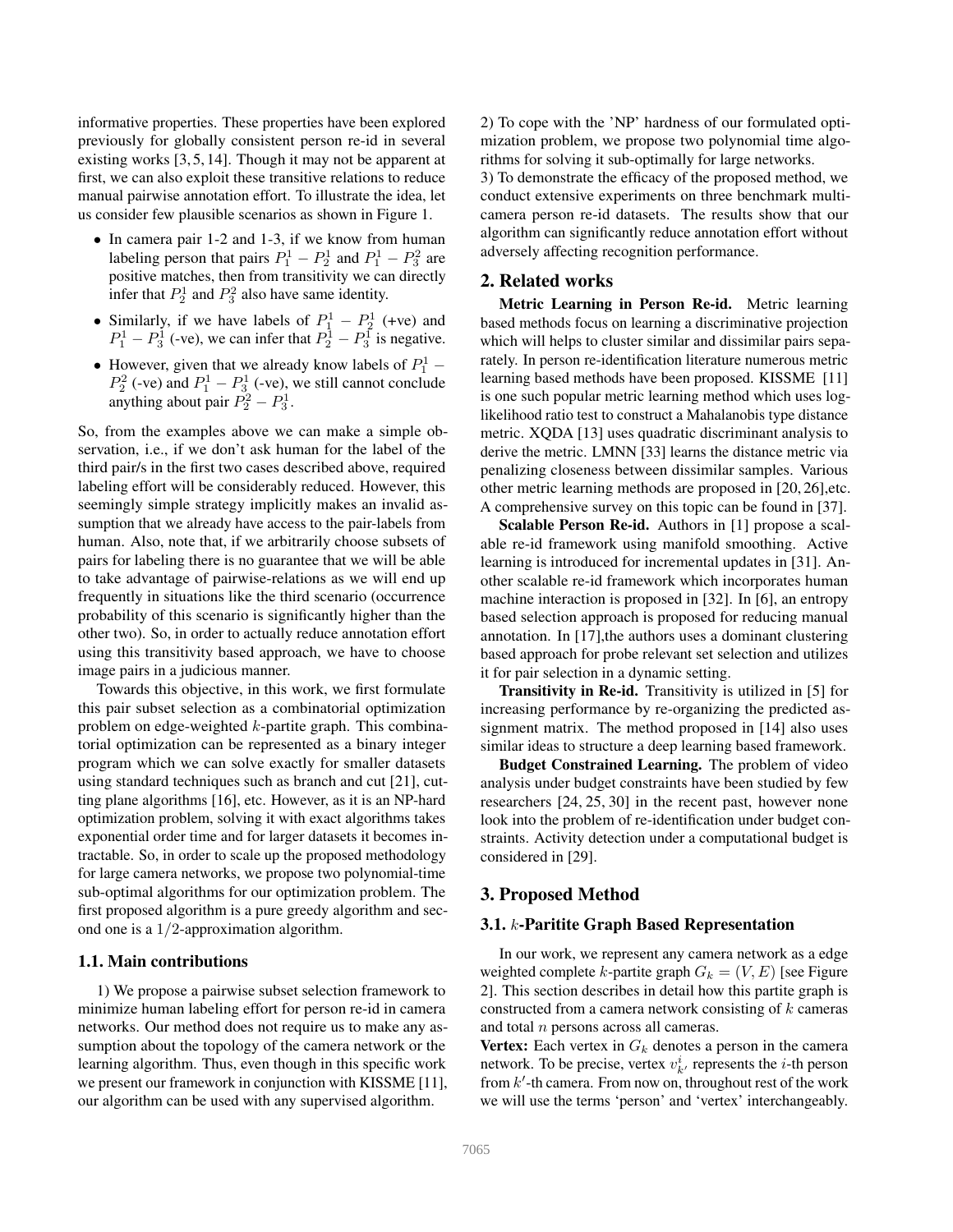

Figure 2: This figure demonstrates representation of a camera network with four cameras as a k-partite graph with  $k=4$ .

**Edge:** An edge  $E_{k_1,k_2}^{i,j} = (v_{k_1}^i, v_{k_2}^j)$  denotes probable correspondence between  $i$ -th person in camera  $k_1$  and  $j$ -th person in camera  $k_2$ .

Vertex Set Partitions: As per our definition, the set of all the persons in a camera network forms the vertex set  $V$  of  $G_k$ . Now in our framework, we assume the intra-camera vertices are not connected to each other, i.e., they form an independent vertex set. So,  $k$  sets of vertices from each different camera form  $k$  different partitions. More formally,  $V = (V_1, V_2, ..., V_k)$  where  $V_{k'} = \{v_{k'}^1, v_{k'}^2, ..., v_{k'}^{n_{k'}}\}$  is the set of  $n_{k'}$  persons in k'-th camera. So, if we have  $n_1, n_2, \ldots, n_k$  persons in camera 1, camera 2, ..., camera k respectively, the cardinality of the set  $V$  is

$$
|V| = \sum_{i=1}^{k} |V_i| = n_1 + n_2 + \dots + n_k = n \tag{1}
$$

Now,  $G_k$  is a complete multipartite graph as we have probable correspondences (i.e. an weighted edge) between every pair of vertices from different partitions. So the total number of edges in the graph, can be computed as follows:

$$
|E| = \sum_{\substack{\forall k_1 \in \{1, 2, \dots, k\} \\ \forall k_2 \in \{1, 2, \dots, k\} \\ s.t. \ k_1 < k_2}} n_{k_1} n_{k_2} \tag{2}
$$

Edge weight: We define our edge weight function  $\mathcal{F}_w$ :  $E \to \mathbb{R}$ , as follows:

$$
\mathcal{F}_w(E_{k_1,k_2}^{i,j}) = \mathcal{S}(v_{k_1}^i, v_{k_2}^j)
$$
 (3)

where  $S$  is a function which computes similarity or association score between two persons  $v_{k_1}^i$  and  $v_{k_2}^j$ . It may be noted that our framework can be used with any kind of similarity measure. As we define our objective function [see Section 3.3] over non-negative edge weights, the proposed scheme will scale any negative valued similarity score into a non-negative value using the sigmoid function. In this work, we compute similarity scores between a pair of shots of two persons as follows:

$$
S(v_{k_1}^i, v_{k_2}^j) = \frac{1}{1 + \exp(\mathcal{D}(f_{k_1}^i, f_{k_2}^j) - \mu)}
$$
(4)

where  $f_{k_1}^i, f_{k_2}^j$  are the feature vectors of the corresponding persons  $v_i^{k_1}, v_j^{k_2}$  respectively,  $\mathcal D$  is a distance function giving distance between two feature vectors, and  $\mu$  is a threshold. Triangle: Complete subgraphs (or clique) of size 3 are termed as triangle in any graph. Naturally, whenever we have three persons(vertices),  $v_{k_1}^i$ ,  $v_{k_2}^j$ ,  $v_{k_3}^l$  from three different cameras (camera  $k_1$ , camera  $k_2$  and camera  $k_3$ ), they form a triangle,  $T_{k_1,k_2,k_3}^{i,j,l} = \left\{ v_{k_1}^i, v_{k_2}^j, v_{k_3}^l \right\}$ . As we progress, we will see that triangles are the central objects around which our whole framework evolves.

#### 3.2. Pair Selection as a Combinatorial Optimization

With the initial setup in place, we can now formulate the image pair selection task as an optimization problem on our graph  $G_k$ . Let us consider first revisiting the problem statement of the budget constrained pair-selection task.

**Problem Statement:** Given a labeling budget, B, and a set of training image pairs from a camera network, we have to select an optimal subset of size at most  $B$  from the training set for human annotation. The notion of 'optimal subset' is *incomplete*. In the introduction of this paper, we have already seen that transitive relations defined over associations between different persons (vertices) can be utilized for labeling effort reduction. Now we give that idea a concrete shape by making some specific observations in the context of our graph  $G_k$ .

- For any triangle in our graph, we have a total three edges from which we can select for manual labeling.
- We may always want to select positive edges as they will contribute more towards reducing manual labeling effort because transitive inference in our graph always requires at least one positive edge.
- Based on the examples mentioned in Section 1, if we have precise information about two edges in a triangle of our graph, and one of them is a positive edge then we can deterministically infer the label of the third edge. For this reason we must always want to constrain the number of edges chosen for manual labeling in a triangle be at most two in order to respect the budget.
- As we cannot foresee the actual labels, we have to choose that pair of edges from any triangle which will maximize the probability of getting at least one positive match.
- Also, note that any edge is a part of multiple triangles in our graph, so inference propagation can occur from different directions.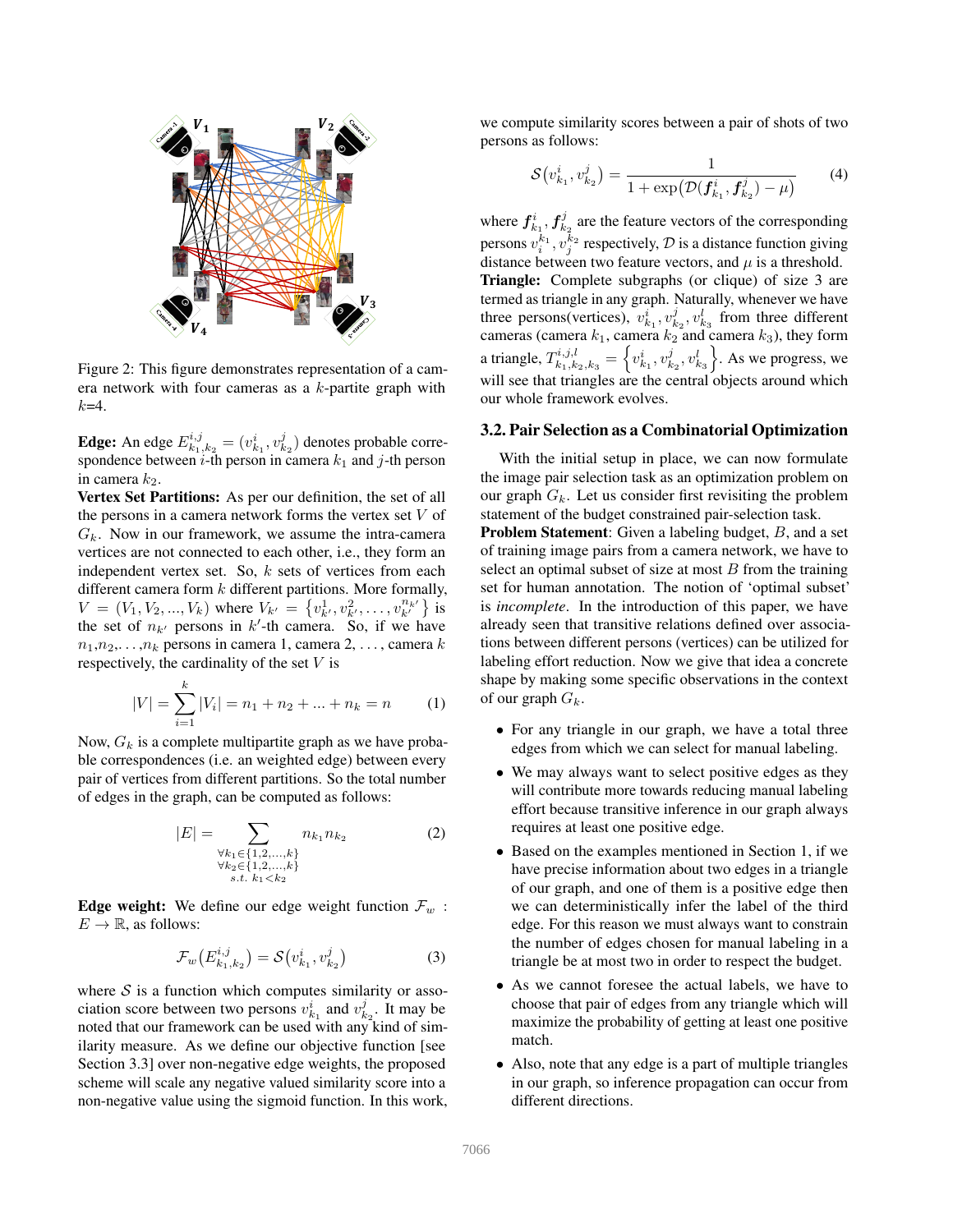With these observations in mind, our optimization problem can be stated as follows:

• *Given a complete k-partite graph*  $G_k = (V, E)$  *with non-negative edge weights and an integer* B*, choose a maximum-weight set* S *of edges from* E *such that*  $G' = (V, S)$  *is triangle free and*  $|S| \leq B$ *.* 

Lemma 1. *The decision problem corresponding to the above optimization problem is NP-hard for* k*-partite graphs with*  $k \geq 4$ . (*Proof: see supplementary material*)

#### 3.3. An Equivalent Binary Integer Program

We can recast our combinatorial optimization as a binary integer programing problem as follows:

$$
\underset{\substack{x_{i,j,k_2}^{i,j} \\ \forall (i,j) \in \delta(k_1,k_2) \\ \forall k_1,k_2 \in \{1,\dots,k\}} s.t \ k_1 < k_2}}{\operatorname{argmax}} \left( \sum_{\substack{k_1,k_2=1 \\ k_1 < k_2}}^{k} \sum_{\substack{i,j=1 \\ i,j=1}}^{n_{k_1},n_{k_2}} w_{k_1,k_2}^{i,j} x_{k_1,k_2}^{i,j} \right)
$$
\n(5)

subject to: 
$$
\sum_{\substack{k_1, k_2 = 1 \\ k_1 < k_2}}^{k} \sum_{i,j=1}^{n_{k_1}, n_{k_2}} x_{k_1, k_2}^{i,j} \leq B,
$$

$$
\forall (i,j) \in \delta(k_1, k_2) \,\forall k_1, k_2 \in \{1, 2, ..., k\} \,\text{ s.t } k_1 < k_2 \tag{6}
$$
\n
$$
x_{k_1, k_2}^{i,j} + x_{k_1, k_2}^{i,l} + x_{k_2, k_3}^{j,l} \le 2, \forall (i,j) \in \delta(k_1, k_2)
$$

$$
x_{k_1,k_2}^{i,j} + x_{k_1,k_3}^{i,i} + x_{k_2,k_3}^{j,i} \le 2, \forall (i,j) \in \delta(k_1,k_2)
$$
  

$$
k_1, k_2, k_3 \in \{1, 2, ..., k\} s.t. k_1 < k_2 < k_3
$$
 (7)

$$
x_{k_1,k_2}^{i,j} \in \{0,1\}, \forall (i,j) \in \delta(k_1,k_2),
$$
  
 
$$
\forall k_1, k_2 \in \{1,2,...,k\} \, s.t. \, k_1 < k_2
$$
 (8)

where, Equation (5) represents the linear objective function, which aims to maximize the total weight of the chosen subgraph.  $\delta(k_1, k_2)$  denotes the edge-set between camera  $k_1$ and  $k_2$ . Equations (6)-(8) are the constraints we have to satisfy. In the above set of equations,  $x_{k_1,k_2}^{i,j}$  denotes the edge between *i*-th person in camera  $k_1$  and  $j$ -th person in camera  $k_2$ .  $x_{k_1,k_2}^{i,j}$ 's are defined over all possible values of  $i, j, k_1$ and  $k_2$  as described above and together all possible  $x_{k_1,k_2}^{i,j}$ 's form the decision variable set.  $w_{k_1,k_2}^{i,j}$ 's are the weights of the corresponding edges and  $B$  is our labeling budget. The first constraint  $(6)$  dictates that we can select at most B number of edges. Equation (7) constrain that the subgraph formed by the selected edges be triangle free. Equation (8) denotes that optimization variable be binary, where a 1 would indicate that an edge is chosen for manual labeling and 0 otherwise.

#### 3.4. Polynomial Time Approx.-Optimal Algorithms

In case of smaller datasets, we can easily solve our optimization problem using traditional integer programing algorithms, such as cutting plane methods [16], Branch and Cut [21] etc. These methods always provide globally optimal solutions. However, as they are exponential time algorithms, we cannot employ them for larger datasets. In order to tackle this challenge, we propose two polynomial time algorithms which drastically improve scalability.

Algorithm 1. This algorithm is motivated by the observation that if we make any cut on the vertex set of a graph, the set of cut crossing edges induces a triangle free subgraph. So if we can make a cut which maximizes the total weight of edges crossing the cut, then we may construct a approximatelyoptimal solution using those edges. In graph theory, the maxcut problem is well studied where the objective is to find such max-weight cut. As max-cut is also an NP-hard [19] problem, there is no known efficient algorithm for it. However there exists a deterministic 1/2-approximation algorithm for max-cut [7, 22]. Our first algorithm uses this  $1/2$ -max cut to achieve 1/2 approximation for our problem.

After initialization steps, Max-Cut Select algorithm constructs the subgraph  $G'$  using the top  $B$  heaviest edges in  $E$ . Then it employs the deterministic  $1/2$ -max cut algorithm on G' to generate a cut  $(S, V \setminus S)$ . Finally the algorithm selects the set T of edges which crosses the cut  $(S, V \setminus S)$ and returns it. Below we prove that Max-Cut Select is a 1/2-approximation algorithm.

| <b>Algorithm 1:</b> Max-Cut based edge selection                |  |  |  |
|-----------------------------------------------------------------|--|--|--|
| 1 Max-Cut Select $(G, B)$                                       |  |  |  |
| <b>Input</b> : An edge weighted graph $G$ and budget $B$        |  |  |  |
| <b>Output</b> : $T$ , a subset of edges in $G$                  |  |  |  |
| 2 $E' \leftarrow B$ heaviest edges in $G.E$                     |  |  |  |
| $V \leftarrow G.V$                                              |  |  |  |
| $G' \leftarrow (V, E')$                                         |  |  |  |
| 5 $S \leftarrow 1/2$ -Max-Cut(G')                               |  |  |  |
| 6 T $\leftarrow$ Edge set crossing the cut $(S, V \setminus S)$ |  |  |  |
| 7 return $T$                                                    |  |  |  |
|                                                                 |  |  |  |

Lemma 2. *Algorithm 1 is a* 1/2*-approximation algorithm for the budget constrained triangle free subgraph weight maximization problem.*

*Proof.* Let, for a given graph  $G = (V, E)$  and a budget  $B, OPT$  be the weight of the optimal solution to our problem. The algorithm returns the edge-set  $T$  as a solution. We prove our lemma by showing:

- 1.  $weight(T) \geq OPT/2$ , and
- 2. T induced subgraph (let us denote this subgraph by  $G_T$ ) is a triangle free subgraph of G.

Note that  $E'$  is defined as the set of the  $B$  heaviest edges in E. So, we have,

$$
OPT \le weight(E') \tag{9}
$$

Now, T is the set of cut-crossing edges which we obtained after applying the deterministic 1/2-max-cut algorithm on the  $E'$  induced subgraph,  $G'$ . So  $G_T$  is a bipartite subgraph of  $G'$  and this implies  $G_T$  is a bipartite subgraph of G. This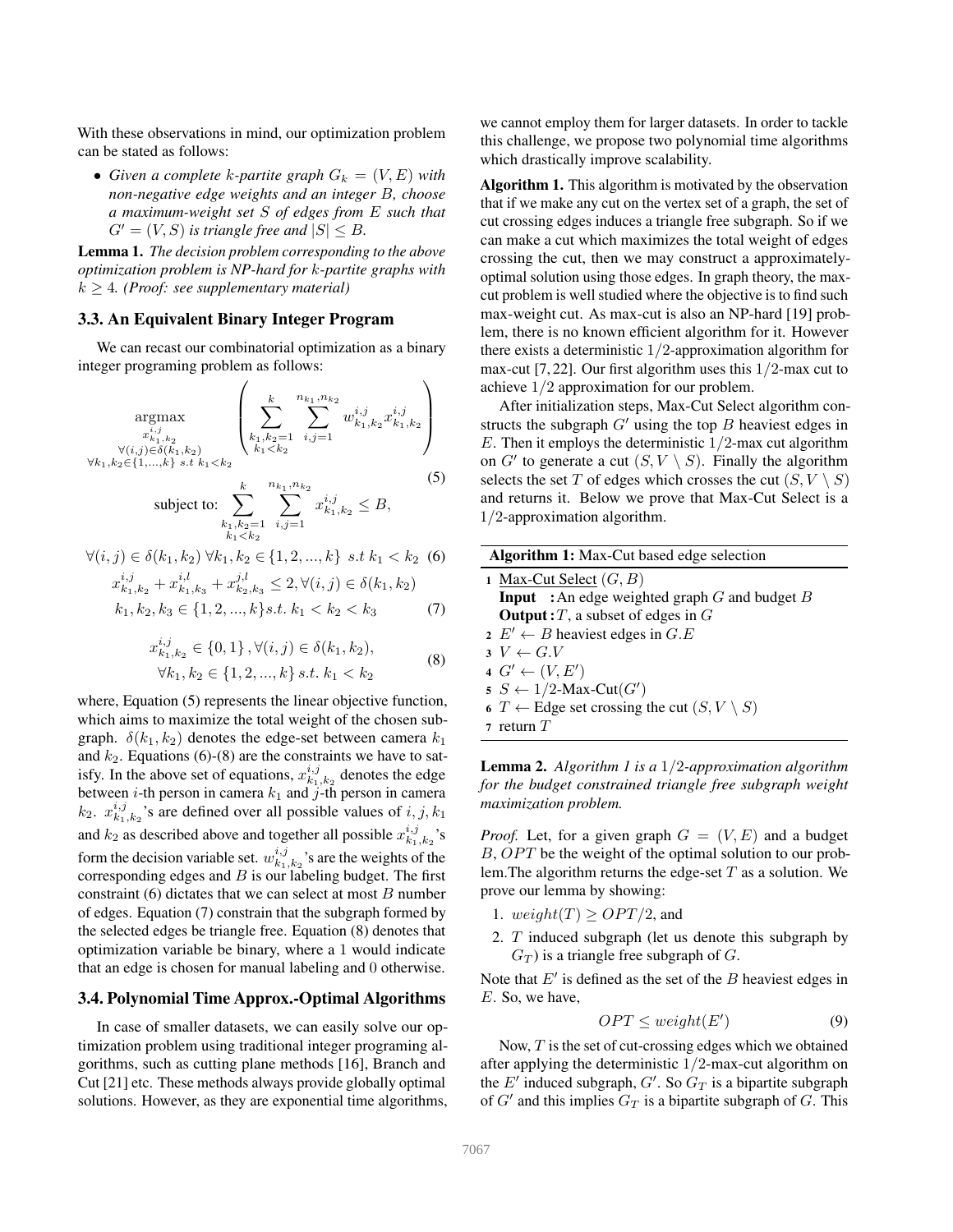proves our second claim that  $G_T$  is triangle free. Also, from the property of  $1/2$ -max cut we have,

$$
weight(T) \ge weight(E')/2.
$$
 (10)

Then by Equation (9) and (10), we get  $weight(T) \ge$  $OPT/2$ , which proves our first claim.  $\Box$ 

In Algorithm 1, we have used the deterministic  $1/2$ approx. algorithm for the subroutine '1/2-Max-Cut', which cuts at least  $1/2$  of the total edge weights.

Algorithm 2. Often in practice, simple greedy heuristics give better performance as compared to other theoretically superior algorithms. This perspective has motivated us to explore greedy strategies for our problem resulting the 'Greedy-Select' algorithm. Greedy-Select begins with an empty set T and iterates over the edges in decreasing weight order. In each iteration the algorithm adds the current edge to the set  $T$  if the current edge does not form any triangle with the existing edges in  $T$ . The algorithm terminates either when we have collected  $B$  number of edges in set  $T$  or we have iterated over all the edges in the graph.

| <b>Algorithm 2:</b> Greedy algorithm for edge selection      |  |
|--------------------------------------------------------------|--|
| 1 Greedy-Select $(G, B)$                                     |  |
| <b>Input</b> : An edge weighted graph $G$ and budget $B$     |  |
| <b>Output:</b> $T$ , a subset of edges in $G$                |  |
| $2T \leftarrow \varnothing$                                  |  |
| $3 Q \leftarrow G.E$                                         |  |
| 4 while $ T  \leq B$ and $ Q  \geq 1$ do                     |  |
| $(u, v) \leftarrow$ Extract-Max $(Q)$<br>5                   |  |
| <b>if</b> $(u, v)$ doesn't create any triangle with the<br>6 |  |
| <i>existing edges in</i> $T$ then                            |  |
| 7   $T \leftarrow T \cup (u, v)$                             |  |
| end<br>8                                                     |  |
| end<br>9                                                     |  |
| 10 return $T$                                                |  |

Time Complexity: Algorithm 1 first selects B heaviest edges of the graph. With sorting, this selection can be done in  $\Theta(|E| \log |E|)$  time. All the other operations including the 1/2-max cut can be done in  $O(|E|)$  time. So, any sorting based implementation of Algorithm 1 will take  $\Theta(|E| \log |E|)$  time. Using linear time selection algorithm instead of sorting, this can be further reduced to  $O(|E|)$ .

The outer loop in Algorithm 2 runs at most  $|E|$  times which takes  $O(|E|)$  time. Within the loop, triangle free checking (in line 6) can be done naively in  $O(|E|)$  time and it is the most expensive step. So, any basic implementation of Algorithm 2 will take  $O(|E|^2)$  time. This complexity can be reduced to  $O(|E|^{3/2} \log |V|)$  using the merge step of merge-sort algorithm for triangle checking or even better to  $O(|E|^{3/2})$  using hash tables along with 'merge' protocol.

### 4. Experimental Results

Datasets: To substantiate our proposed algorithm, we conduct extensive experiments on three publicly available benchmark datasets, namely WARD [18], RAID [5] and Market-1501 [36].

Metric learning model: In this work, we use KISS metric learning method [11] for our experiments. The reason we choose KISSME is twofold, first it is an incredibly fast method and secondly, it is still a top performing method on several datasets [9].

**Two Stage Edge Selection.** Given a budget of  $B$ , we use a portion of the budget  $pB(0 < p < 1)$  [we used  $p =$ 0.7 for experiments] to select triangle free edges using our optimization problem. However, in cases where the selected edges in a triangle are both negative matches, we cannot infer about the label of the third edge and we may want to gather information about it. For this reason, after first stage of triangle free selection, we employ a greedy top selection mechanism to exhaust the rest of the budget.

Feature representation: To represent each person node in the graph we use 29600 dimensional LOMO features [13]. For metric learning, we project the features into 100dimensional space using PCA.

Performance measures: We use Cumulative Matching Curves (CMC) to demonstrate recognition performance at a given budget. Also, for each dataset we provide labeling effort vs. recognition performance plots trade-off between the two. For each dataset, we compare the computation costs associated with the proposed approaches. We also provide the percentage of total labels and positive labels obtained, as defined below, using only B manual labels.

Total Labels in 
$$
\% = \frac{\# \text{ Inferred labels } + \# \text{ Manual labels}}{\# \text{ Total pairs}} \times 100
$$

+ve Labels in 
$$
\% = \frac{\# +ve \text{ pairs in (Manual + Inferred) labels}}{\# +ve \text{ pairs in the dataset}} * 100
$$

**Baseline:** In this work, we use top- $B$  edge selection as the baseline strategy. For all our experiments we compare our method against this baseline.

Similarity score computation: We use euclidean metric as our distance function. In any on-line setting, similarity scores at any time instant can be computed using the learned metric from the previous instance.

# 4.1. WARD

WARD [18] has a total 4786 number of images of 70 people. All the images were captured by three non-overlapping cameras. Large variation of illumination poses the main challenge for this dataset. Following the protocols in existing literature [5], we use 35 persons for training and 35 for testing set. We consider two different setup for experiments as described below: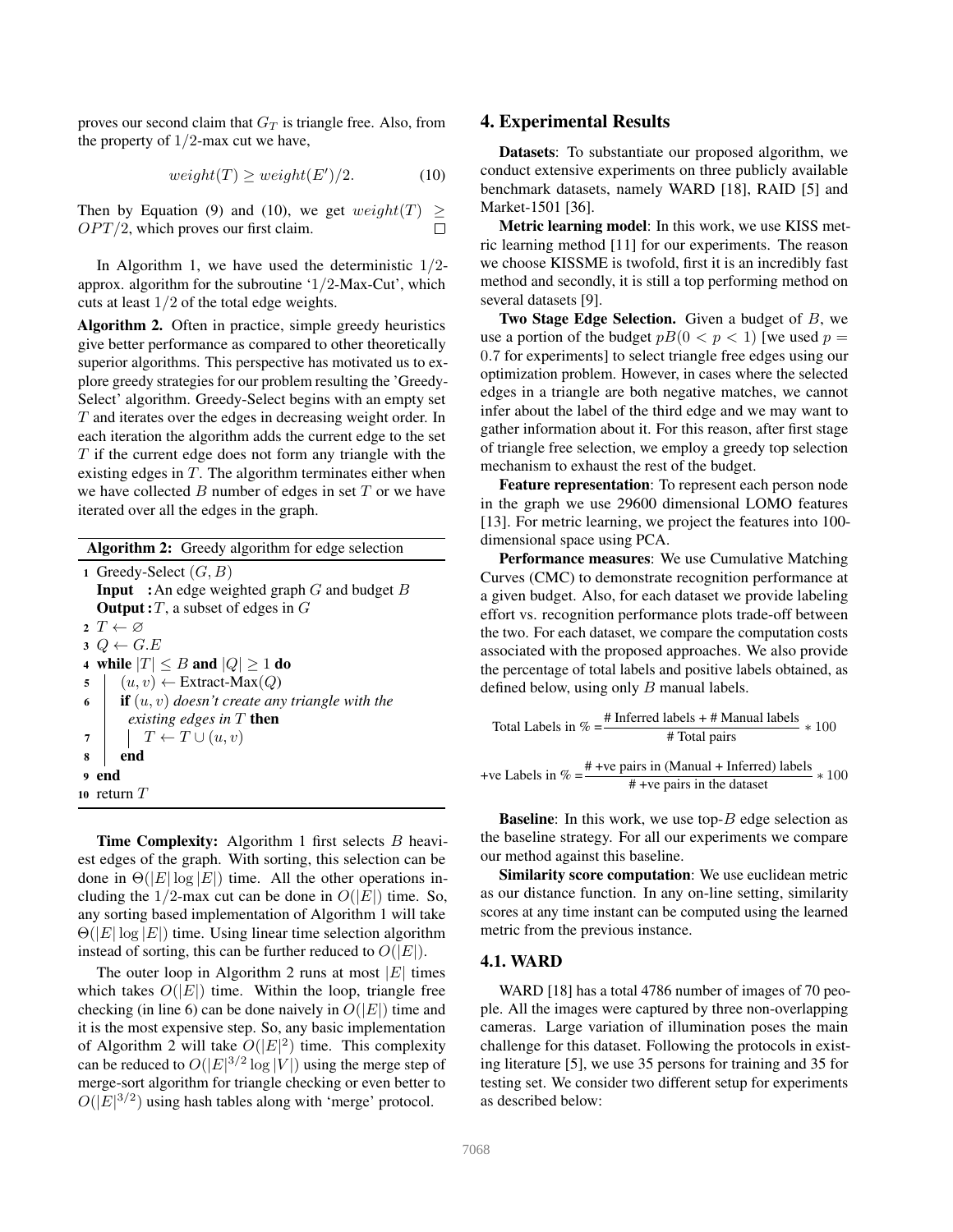

Figure 3: This figure presents the comparisons of the proposed approach with baselines on the WARD dataset. (a)-(c) are for Configuration 1 and (d)-(f) for Configuration2. (a,d) are CMC curvers with 15% manual labeling and (b,e) are CMC curves with 5% manual labeling. (c,f) presents the plot for manual labeling effort vs. Rank-1 accuracy.

- 1. All the 35 persons are available to each camera. We denote this setup as Configuration 1.
- 2. We remove randomly 4 persons from each camera and the use the rest for training. This configuration emulates more realistic surveillance scenario where each person may not get captured by each camera. This setup will be referred as Configuration 2.

We present experimental results for Config. 1 in Figure 3. The CMC curve in Figure 3a demonstrates that with only 15% manual labeling all the three variants of our proposed scheme achieve similar rank-1 accuracy as the full set. The greedy algorithm maintains this performance level for higher ranks as well. Recognition accuracy slightly deteriorates at rank 3 and beyond, in case of Exact method and 1/2 approximation algorithm. Almost at all rank instances, the baseline method gives significantly worse performance compared to the proposed methods. Figure 3b shows performance of the selection strategies with 5% labeling budget. No methods achieve full set accuracy with this amount of label. We demonstrate percentage of manual labeling vs Rank-1 accuracy plot for Config. 1 in Figure 3c. This plot shows that the baseline cannot reach full set recognition performance with 32% manual labeling, whereas, the proposed methods reach the same by only 15% manual labeling.

For Config. 2, with 15% annotations, all the proposed approaches achieve (see Figure 3d) similar performance similar to the full set. Figure 3e shows CMC curves for 5% labeling. Even with this tiny amount of labeling, the proposed methods performs as good as the full set. The

Table 1: Comparison of computation time requirements for WARD dataset. WARD-1 and 2 denotes the Configuration 1 and 2 respectively. Here, NV stands for number of optimization variables and  $B$  is our budget.

| Algorithm      | WARD-1 $(NV =$    | WARD-2 $(NV =$    |
|----------------|-------------------|-------------------|
|                | $3675, B = 15\%)$ | $2883, B = 15\%)$ |
| Exact          | 0.63              | 0.24              |
| $1/2$ -Approx. | 0.017             | 0.012             |
| Greedy         | 0.054             | 0.037             |

baseline also performs competitively.

Table 1 compares computation time of the proposed approaches for the two different configurations as we described above. As we can see from the table, the  $1/2$ -approximation algorithm takes the least amount of time, among the all three algorithms. The problem sizes are of order  $10<sup>3</sup>$ , so solving the BIP also does not demand excessive time.

### 4.2. RAID

Re-identification Across Indoor-outdoor Dataset (RAID) is a wide-area camera network dataset. RAID contains 6920 bounding boxes of 43 subjects. For our experiments, we use 41 identities which are common to each camera. We partition the dataset into 25-16 split for training and testing purpose. We consider this split to effectively create the two configurations similar to the experiments for WARD dataset, i.e., again we consider two different scenarios to demonstrate the performance of our framework under varying setup.The first configuration of our experimental setup assumes all 25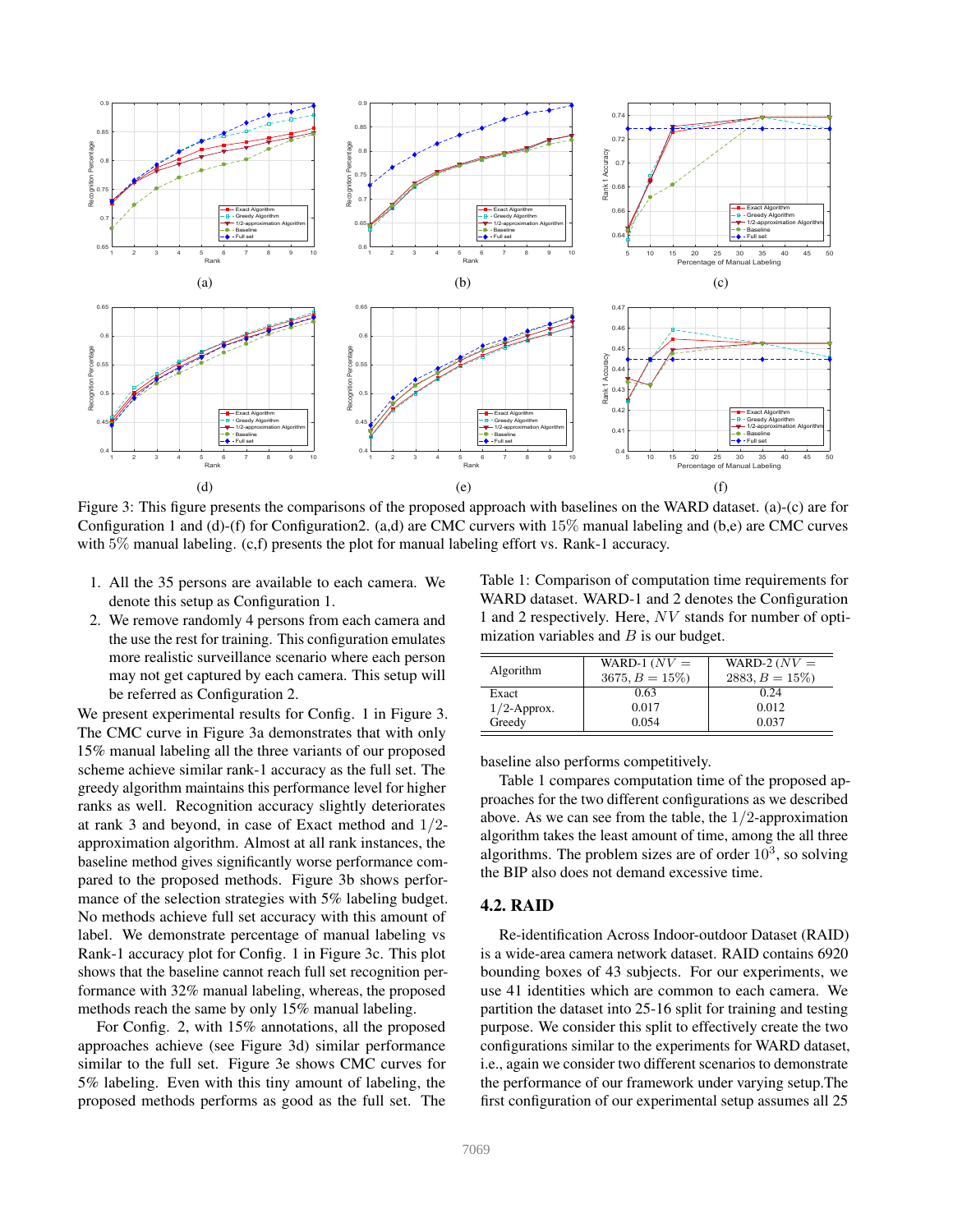

Figure 4: This figure presents the comparisons of the proposed approach with baselines on the RAID dataset. (a)-(c) are for Configuration 1 and (d)-(f) for Configuration 2. (a) and (d) are CMC curves with 15.7% and 16% manual labeling respectively. (b,e) are CMC curves with 5% manual labeling. (c,f) presents the plot for manual labeling effort vs. Rank-1 accuracy.



Figure 5: This figure presents the comparisons of the proposed approach with baselines on the Market 1501 dataset using Configuration 2. (a) and (b) are CMC curves with 8% and 3% manual labeling respectively. (c) presents the plot for manual labeling effort vs. Rank-1 accuracy.

persons are present in the field of view of every camera,while the second one again considers a more generalized setting where we remove four persons from each camera randomly and use the rest 21 persons for metric learning.

We demonstrate the experimental results for Configuration-1 in Figure 4. The key observations are as follows: With only 15.7% labeled pairs,followed by label propagation [see 4.4], both our exact and greedy algorithms achieve full set rank-1 accuracy which is 50.50% [see Figure 4a]. Their performance level matches the full set recognition rates at other ranks as well. In comparison, the 1/2-approximation algorithm gives relatively poor rank-1 recognition rate, and performance degrades with increasing rank values. The baseline method performs

worse than Greedy and Exact algorithms, but provides similar rank-1 results as  $1/2$ -approx. algorithm. Figure 4b presents the CMC curves of different approaches with 5% labeling. Though the proposed method could not achieve full set recognition performance with this meager amount of labels, it still manages to perform within around 70% of the full set performance @ rank-1. At this labeling budget, the Exact and Greedy schemes achieve nearly similar re-id rate throughout all the ranks and compared to them 1/2-approx gives slightly poor performance. The baseline method starts with an accuracy gap of 24.05% from the full set and gives similar poor performance for higher rank retrievals as well. We show the trade off between labeling effort and rank-1 accuracy in Figure 4c which highlights the fact that our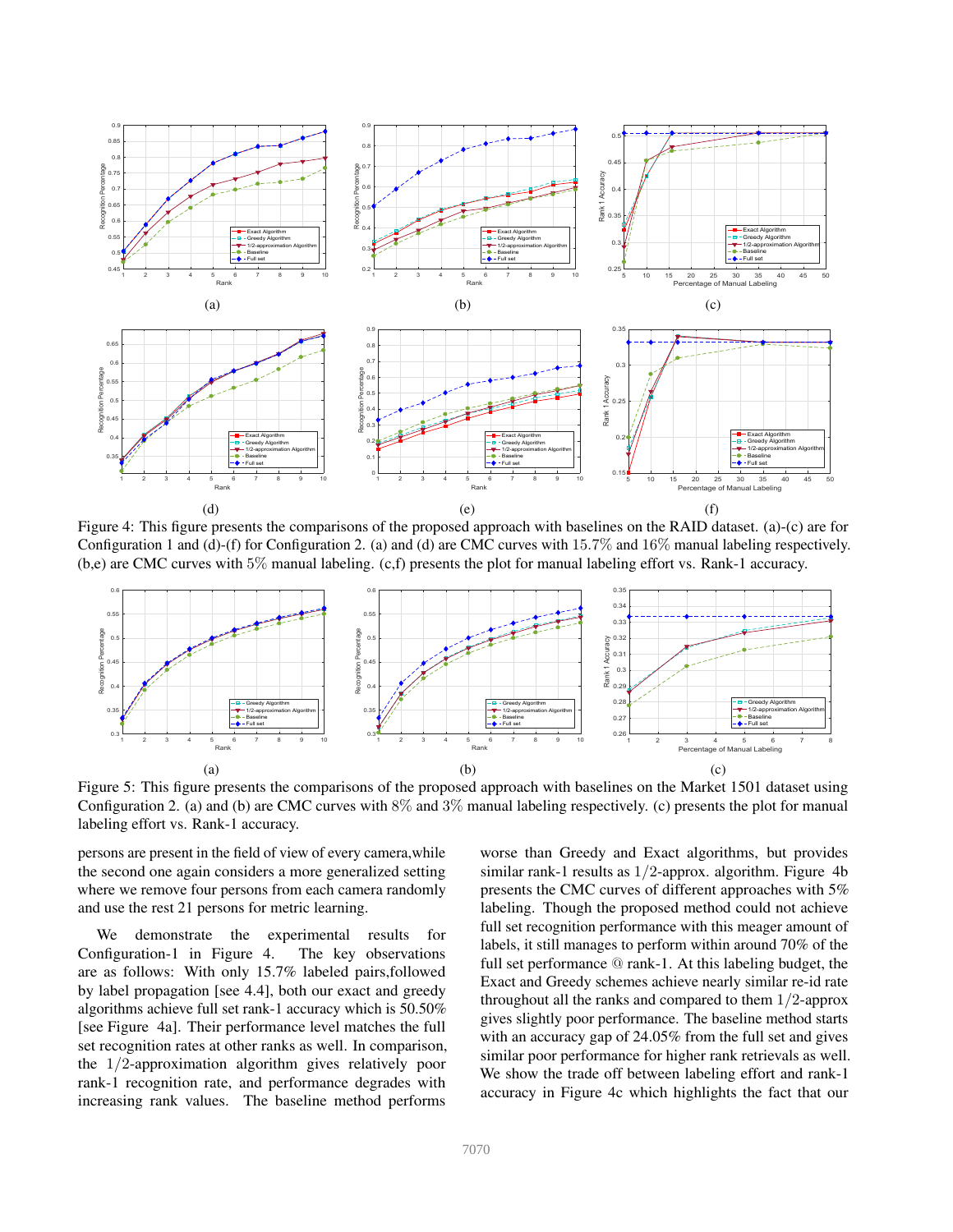| Algorithm      | RAID-1 $(NV =$    | RAID-2 $(NV =$    |
|----------------|-------------------|-------------------|
|                | $3750, B = 15\%)$ | $2646, B = 15\%)$ |
| Exact          | 0.54              | 0.27              |
| $1/2$ -Approx. | 0.014             | 0.013             |
| Greedy         | 0.055             | 0.038             |

Table 2: Comparison of time (in seconds) requirements for RAID dataset. Notations are same as Table 1

framework is capable of obtaining almost same level of performance as the full set using only about 15% of labeled pairs.

Config. 2 is a far more challenging scenario compared to the first one. Naturally, in this setting the full set rank-1 accuracy itself drops below 35%. With only 16% labels all the proposed algorithms achieve this accuracy, which can be seen from Figure 4d. Our baseline achieves around 30.5% rank-1 accuracy and attains 63% test recognition rate at rank 10 while maintaining a considerable gap with the proposed methods throughout this range. Figure 4e shows the CMC curve with 5% manual labels. In this setting, performance of Exact algorithm gets surpassed by all the other methods and Baseline algorithm gives better performance compared to all the proposed methods.Figure 4f presents labeling budget vs rank-1 accuracy plots for Config. 2.In this dataset for Config. 2, 5-10% labeling is an extreme case studied to understand the performance degradation of our approach; from about 15% labeling, followed by label propagation[see 4.4], our method performs better than competing ones. Table 2 compares running time of the different approaches for RAID.

#### 4.3. Market 1501

Market 1501 [36] is one of the biggest person re-id datasets available today. It has 32,668 images of 1501 persons taken from six cameras. We use the train-test split given in the dataset. Apart from large variations in pose and illuminations, the size of the dataset itself introduces a new level of computational challenge. For Market, the optimization problem we consider , has more than 4.3 millions variables. This is a staggeringly large optimization problem. Naturally, the problem gets intractable to be solved by any exact method. So for this dataset, we do not report any results using the Exact method. Also, we do not construct additional experimental settings as we did for WARD and RAID because there are many persons available in the dataset who are captured by only a subset of the total number of cameras.

Figure 5a demonstrates re-id performance with 8% labels. As we can observe from this plot, both of our approaches achieve full set accuracy with this amount of labeling. While with 3% labels, performance of the proposed approaches slightly degrades [see Figure 5b]. In Figure 5c, we provide the manual labeling percentage vs rank-1 accuracy graph. From all these three graphs, it can be easily observed that the proposed approach performs better than the baseline across all the conducted experiments on Market dataset.

We compare run times for Market in Table 3. It can be clearly seen that the  $1/2$ -approximation algorithm can be significantly faster than the greedy method. However, a point to be considered is efficient implementation of these algorithms may further improve their computational performance.

Table 3: Comparison of time requirements (in seconds) for Market 1501 dataset. Notations are same as Table 1

| Algorithm      | Market $(B = 8\%)$ | Market $(B = 3\%)$ |
|----------------|--------------------|--------------------|
| $1/2$ -Approx. | 10.59              |                    |
| Greedy         | 2100               | 595                |

## 4.4. Label Gains

Table 4 and 5 presents the total and positive labels acquired after manual labeling followed by transitive inference. Table 4 demonstrates the label gains for the budgets used in the above experiments, while Table 5 presents the amount of manual labeling required to achieve "near-100%" positive labels. As can be seen from the tables, the proposed approach possess the ability to recover most of the labels using a meager amount of manual annotations.

Table 4: Comparison of Total Labels (Positive Labels)

| Algo.           | WARD        | <b>RAID</b>  | Market      |
|-----------------|-------------|--------------|-------------|
|                 | 15% Manual  | 15.7% Manual | 8% Manual   |
| Exact           | 43.5(90.5)  | 91.9(97.3)   |             |
| Greedy          | 50.9 (92.4) | 91.9 (97.3)  | 81.8 (94.9) |
| $1/2$ -apx.     | 42.7(89.5)  | 80.1 (94.7)  | 72.7 (92.9) |
| <b>Baseline</b> | 35.3(81.1)  | 52.0(82.0)   | 35.9 (79.2) |

Table 5: This table presents the manual labeling required to achieve near 100% Positive Labels. Values in format Total Labels (Positive Labels).

| Algo.       | WARD<br>23% Manual | <b>RAID</b><br>17% Manual | Market<br>20% Manual |
|-------------|--------------------|---------------------------|----------------------|
| Exact       | 85.5 (96.2)        | 99.0 (100)                |                      |
| Greedy      | 86.7 (96.2)        | 99.0 (100)                | 88.1 (96.6)          |
| $1/2$ -apx. | 80.7 (96.2)        | 99.0 (100)                | 82.5(95.0)           |

# 5. Conclusions

In this work, we addressed the problem of labeling reduction for person re-identification in camera networks. In pursuit of this goal, we first formulated our problem as a combinatorial optimization on  $k$ -partite graph. The decision version of our optimization problem is NP-complete. So to make our approach scalable, we propose two polynomial time sub-optimal algorithms. One of the proposed algorithm is 1/2-approximation algorithm. We validated our framework by conducting experiments on three benchmark datasets and the results clearly demonstrated the efficacy of our approach. Future works can be targeted towards developing algorithms with better optimality guarantees.

Acknowledgment. This work was partially supported by NSF grants IIS-1316934, IIS-1619463 & CNS-1544969. We thank Victor Hill for setting up the computing infrastructure.